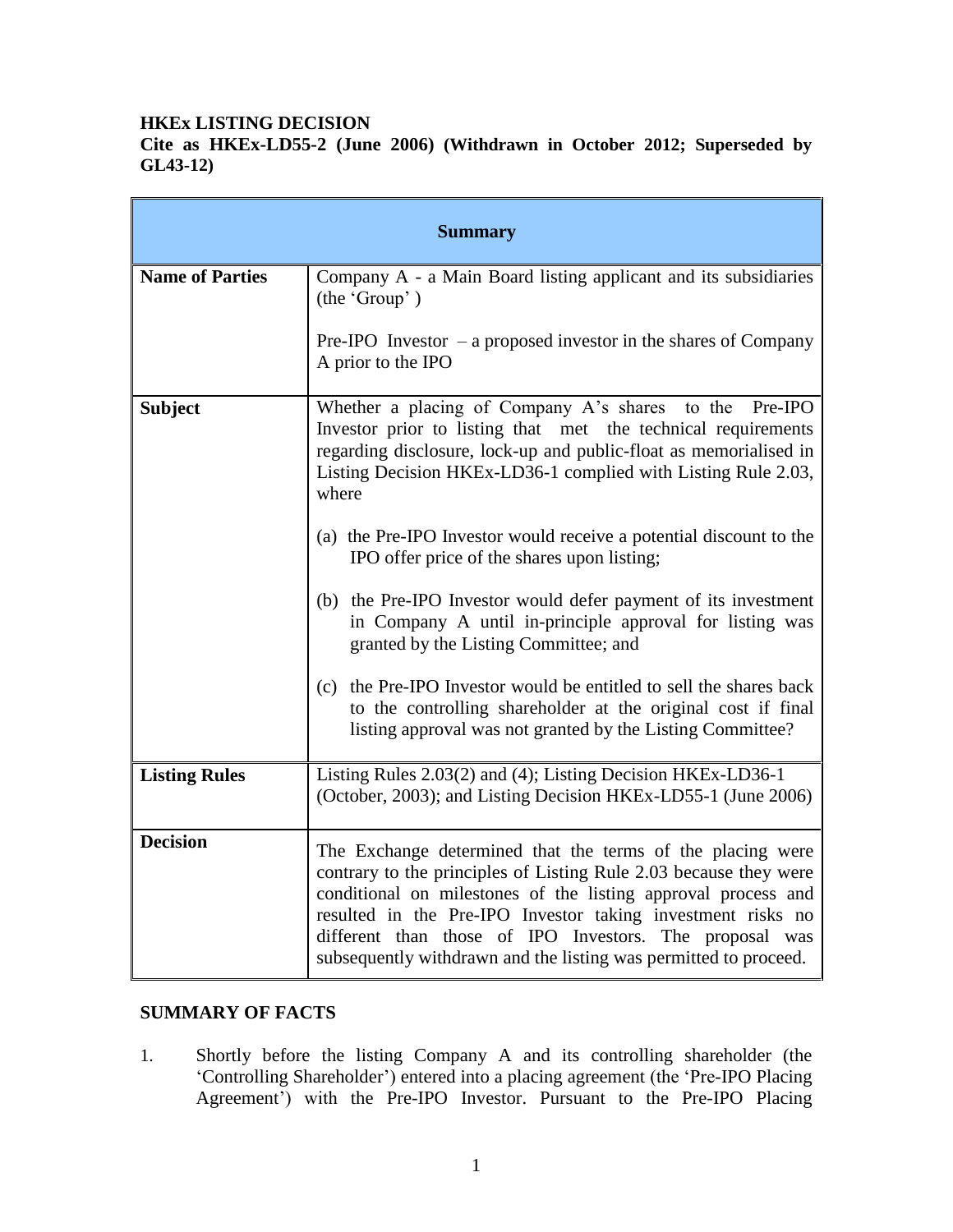Agreement, the Pre-IPO Investor subscribed for new shares in Company A (the 'Subscription Shares') at a fixed price which was approximately equivalent to the middle point of the intended offer price range. Immediately after the subscription and the IPO share offer, the Pre-IPO Investor would hold less than 5% interest in Company A.

- 2. Details of the Pre-IPO Placing Agreement were disclosed in the draft prospectus, including the terms of the Pre-IPO Placing Agreement and the beneficial owners of the Pre-IPO Investor.
- 3. The Pre-IPO Placing Agreement contained the following material terms:

#### *Lock-up and Placing Shares not counted as public shares*

a. the Subscription Shares would be subject to a lock-up period of six months from the listing date and the Subscription Shares would not be counted as part of the public float at the time of listing;

*Deferred payment until 'in-principal' approval was given by the Listing Committee*

b. payment for the Subscription Shares by the Pre-IPO Investor would be deferred until the listing hearing by the Listing Committee. The Pre-IPO Investor would finance the subscription of the Subscription Shares by bank loans which would be conditional on the 'in-principle' listing approval being given by the Listing Committee and;

### *Exit option if listing did not proceed*

c. the Controlling Shareholder agreed to repurchase all the Subscription Shares from the Pre-IPO Investor at the original subscription price if final listing approval for Company A's shares was not granted.

### **THE ISSUE RAISED FOR CONSIDERATION**

- 4. Whether a placing of Company A's shares to the Pre-IPO Investor shortly prior to listing that met the technical requirements regarding disclosure, lock-up and public-float as memorialised in Listing Decision HKEx-LD36-1 complied with Listing Rule 2.03, where
	- a. the Pre-IPO Investor would receive a potential discount to the IPO offer price of the shares upon listing;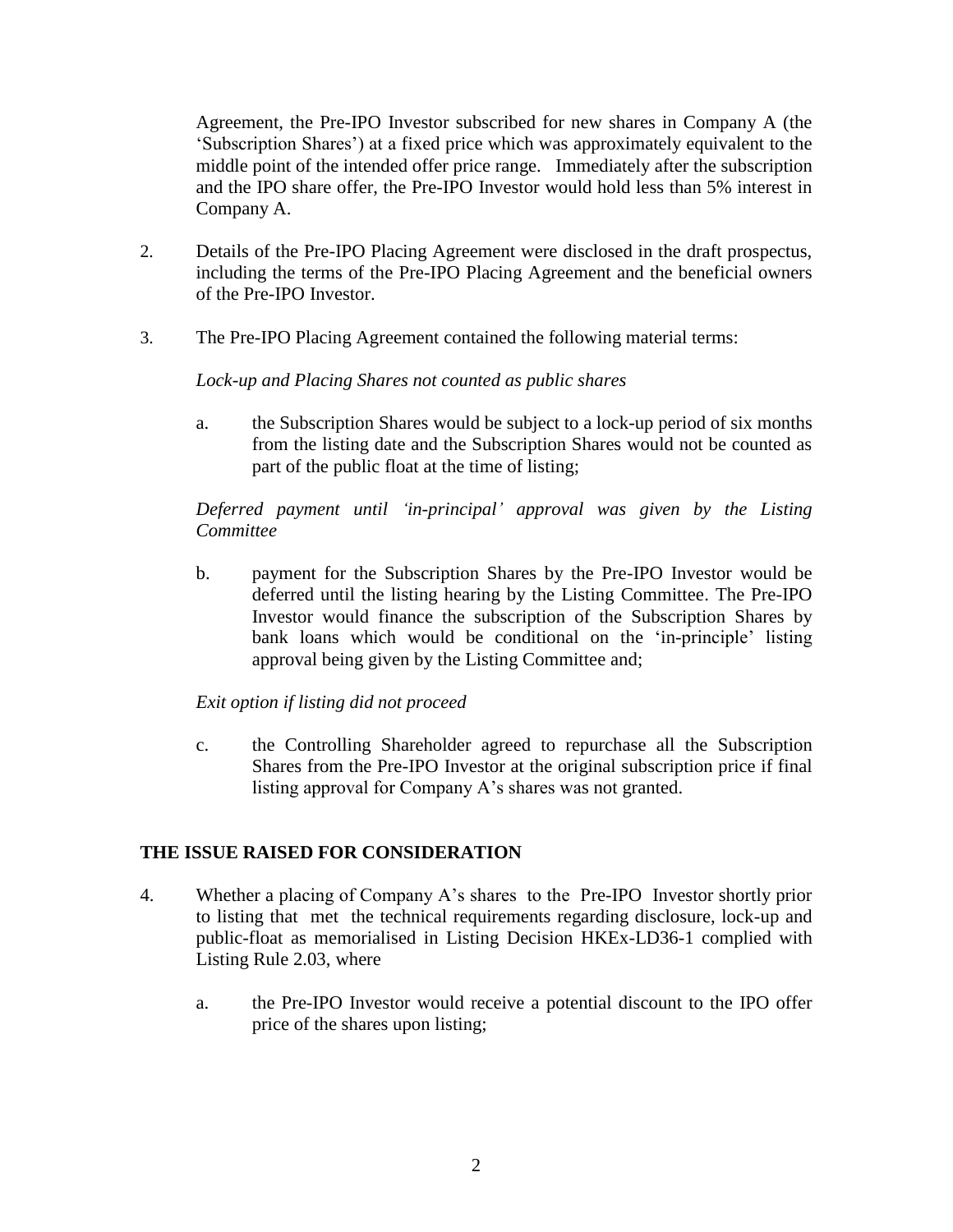- b. the Pre-IPO Investor would defer payment of its investment in Company A until in-principle approval for listing was granted by the Listing Committee; and
- c. the Pre-IPO Investor would be entitled to sell the shares back to the controlling shareholder at the original cost if final listing approval was not granted by the Listing Committee?

### **APPLICABLE LISTING RULES OR PRINCIPLE**

- 5. Listing Rules 2.03(2) and (4) require that:
	- (2) the issue and marketing of securities is conducted in a fair and orderly manner and that potential investors are given sufficient information to enable them to make a properly informed assessment of an issuer…and
	- (4) all holders of listed securities are treated fairly and evenly…
- 6. Listing Decision Series 36-1 (October, 2003) ('HKEx-LD36-1') states the following regarding pre-IPO placing:

The Exchange was of the view that, as a general principle on the Main Board, placings of shares shortly before a listing application should be permitted subject to full disclosure in the prospectus. However, the placee may be subject to a lock-up of his shares. The question of whether the placee should be subject to a lock-up is determined on a case-by-case basis having regard to all the circumstances of the case.

7. The Exchange reviewed the rationale of its earlier decision made in HKEx-LD36- 1 when considering the case in HKEx-LD55-1 (published in June 2006) and observed that:

# *HKEx-LD36-1*

8. However, the Exchange considered that the scenario contemplated in HKEx-LD36-1 was a 'simple' scenario where a pre-IPO placing was conclusively completed before listing with price and commitments affixed on the relevant parties.